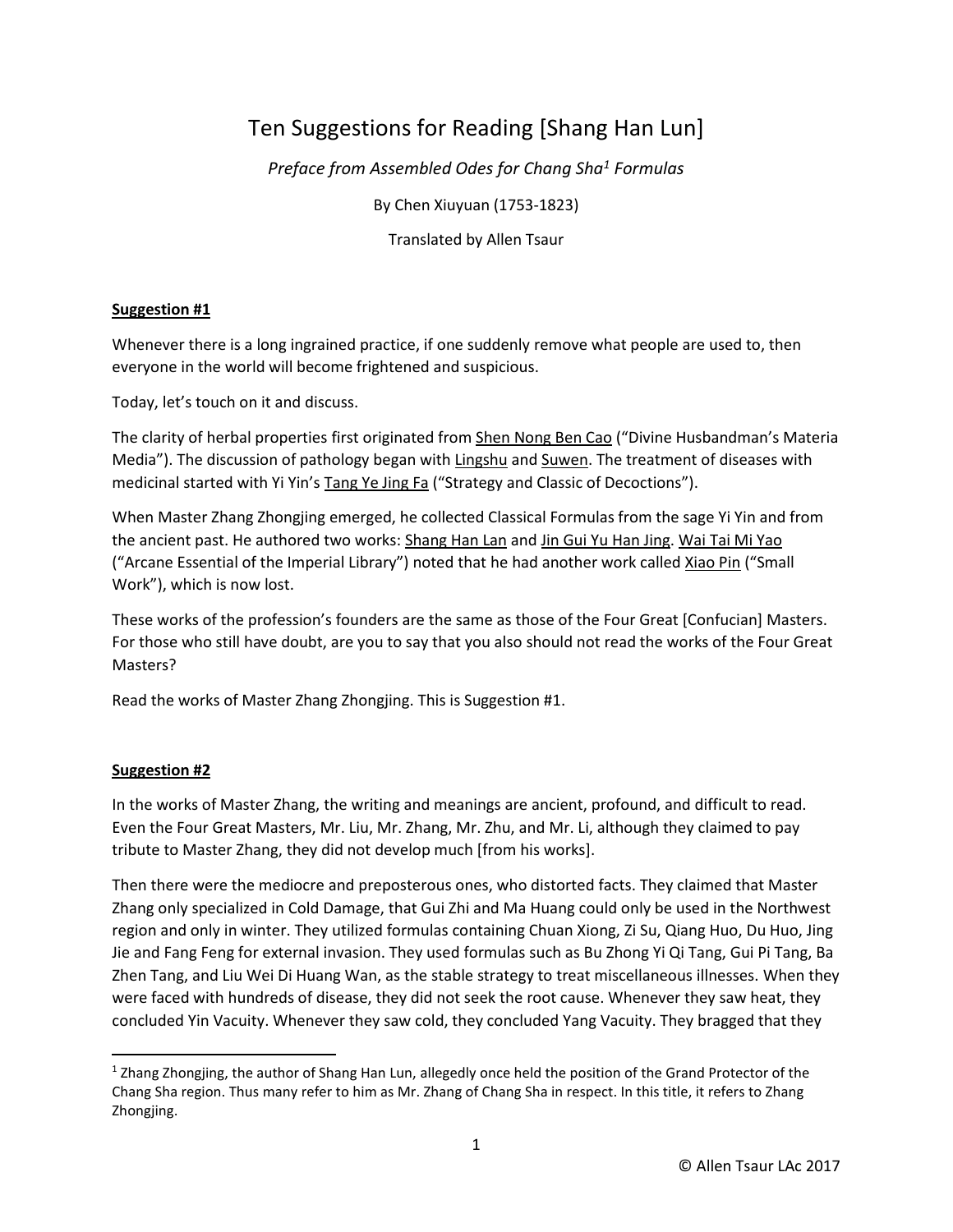have clenched the essentials and grasped the principles. In the end, they are swindlers who pretended to be masters, could they even treat any major illness?

There is still time left. Ask yourself with an impartial heart, of all [the patients] you have treated in this life. You should know when you have to make changes.

Always correct yourself whenever you become aware of your mistake. This is Suggestion #2.

# **Suggestion #3**

The effect of Classical Formulas is like hitting the battle drum (once you hit it, it produces sound in an instant).

It is nothing like the contemporaries, who nourish Yin with Di Huang, tonifies Yang with Ren Shen, regulate Qi Mu Xiang and Sha Ren, regulate blood with Dang Gui and Chuan Xiong… these are vague and abstract practices. It is basically waiting for the pathology to wane and the body to heal itself.

Neijing stated, "In one serving, one knows the effect; in two servings, the illness is over." It also stated, "one takes a cup [of medicine], then falls asleep immediately."

Shang Han Lun stated, "For those whose illness is cured with one serving, don't finish the whole dose."

Hence, we know when the ancients treated with herbs, unless it was chronic or deeply lodged illness, it was effective in half, one or two doses

As for later practitioners, such as the case study of Xue Lizhai<sup>2</sup>, who said the patient took 30 doses or 100 doses, then it was effective. Or the case of Li Shicai, who asked patient to prepare 5 jin (2400 g) of Ren Shen, and it was effective after 3 months.

Are these really due to the effect of consuming medicine? I think this is due to the natural waning of the pathology and the body has recovered itself. These people simply stole the effort of the Heaven and claimed it as their contributions.

Whenever I read over these cases, I feel a deep compassion for patients who were stuck with their medicine, which were far worse than being in shackles.

Know the rapid effect of the Classical Formula. This is Suggestion #3.

# **Suggestion #4**

 $\overline{\phantom{a}}$ 

The 113 formulas of Shang Han Lun rely on three words: "preserve Jin-Ye fluids."

Let's take a look at Gui Zhi Tang. It is balanced, neutral, and releasing the muscle. Every single one of the ingredient is an herb that nourishes fluids. As for Ma Huang Tang, it is light, pure, and traverses the exterior level. It does not employ the acrid hot nature of Sheng Jiang, or the stagnant and sweet nature of Da Zao. They both treat the exterior level from the exterior, thus they do not damage the Ying Qi. This

<sup>&</sup>lt;sup>2</sup> Founder of the Mingmen School, author of the influential Yi Guan ("Medical Linking")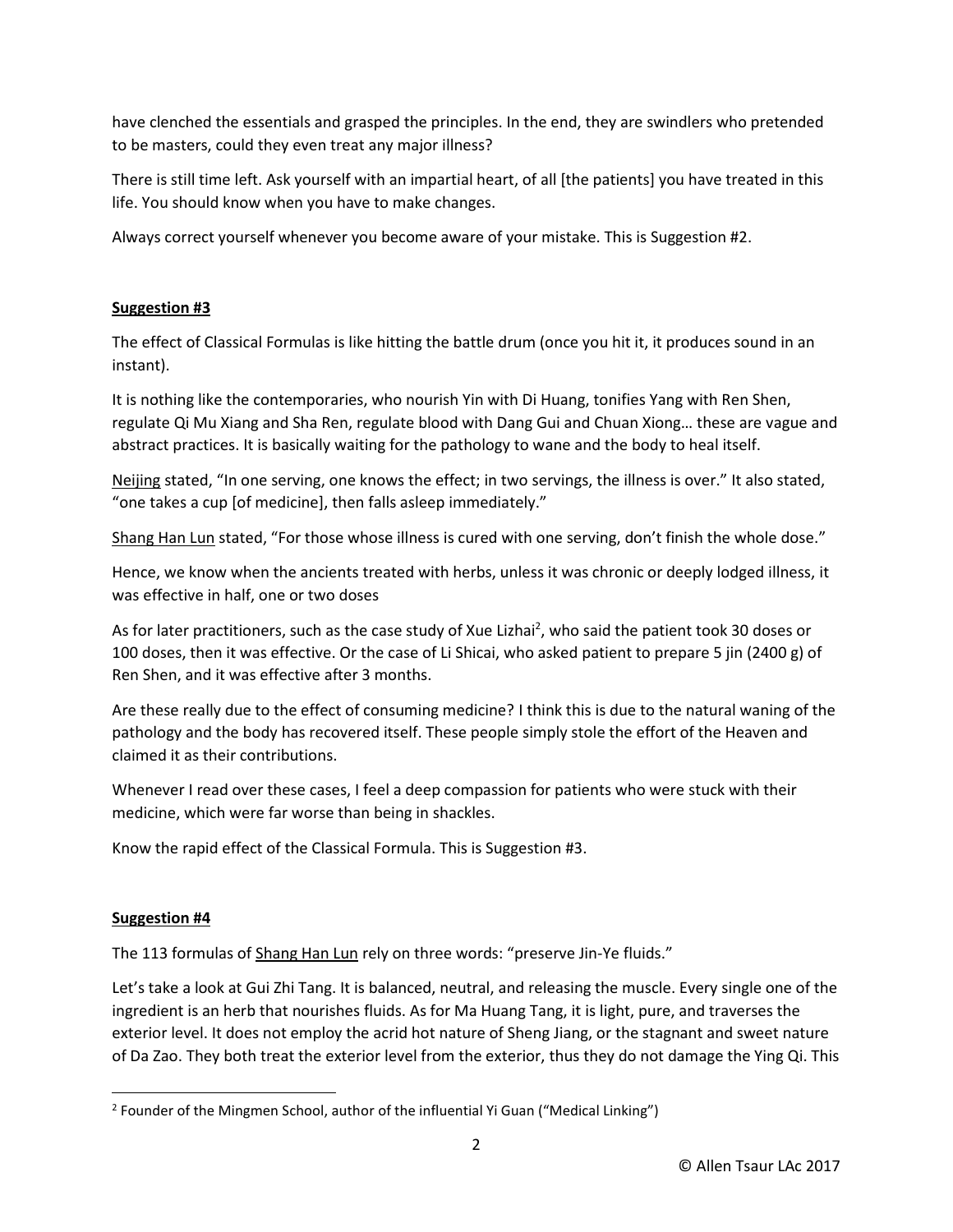is what it means to preserve the fluids. This is why most doses are divided into three servings. [Sometimes] patients don't even need to finish the entire dose to be cured. And when they are cured, they don't have any other issue.

The contemporary practitioners widely utilize Chuan Xiong, Zi Su, Qiang Huo, Du Huo, Jing Jie, Fang Feng, Cang Zhu, and Bai Zhi. They are bitter, drying, acrid, and harsh. They greatly damage the Yin Qi. This is most unsophisticated.

It is the custom in my [hometown] Fujian region to see Er Chen Tang as a stable decoction to promote sweat. Chen Pi in the formula depletes Qi, Ban Xia exhausts fluids (*commentary: it has an astringent nature; for example, when bleeding cannot be stopped, grind the raw Ban Xia into paste and cover over the wound, then the bleeding will be stopped. Stopping bleeding and stopping sweat are the same*), Fu Ling drains and promotes urination too prematurely early (*commentary: allowing pathogen to sink into Taiyin*)… all of them dry the "source of sweat" (*commentary: this term which took me ten years of practice to understand*). This will retain the pathogen, which then generates heat, and then manifests in symptoms such as great thirst, vexation, restlessness, speaking gibberish, and dimness of Shen. This is what it means by mediocre practitioners harming the people.

As for the 143 formulas of Jin Gui Yao Lue, they mostly rely on four words: "regulate with sweet herbs."

The later formulas such as Si Jun Zi Tang, Bu Zhong Yi Qi Tang, Si Wu Tang, Ba Zhen Tang, Shi Quan Da Bu Tang, Gui Pi Tang, Xiao Yao San… etc, they got the idea of regulating with sweet herbs. But they are predisposed in each of their regard and are hard to be tamed. They are also inflexible without creativity. This you certainly must know.

Understand that Classical Formulas are beneficial without harms. This is Suggestion #4.

# **Suggestion #5**

Master Zhang is the sage of medicine.

Only the most ignorant would dare to insult the sage or doubt about his formulas. In the formulas, [they] don't find herbs that addresses specific symptoms, or [they] are terrified by the high dosages, so they don't dare to try at all.

They did not know that Materia Medica became chaotic by various authors in Song and Yuan dynasties, and reached its height by Li Shizhen in the Ming dynasty. For those who can read the Shen Nong Ben Cao and comprehend the herbal properties, they know the [composition of only] 3-4 herbs is already comprehensive in a miraculous way.

Also the weighing and volume scale of the Han dynasty, is only about 30% the quantity of today's scale (in Qing dynasty). Also each decoction is divided to three separate consumption. Each consumption only takes in about 7-8 qian (23-26 g) of herbs. This is a lighter dosage of the heavier ones of the contemporary formulas.

Today, we are going to calculate based on the scale of the ancient time, and explain it in details. So that people can know that Classical Formulas take the Way of the Golden Mean. Everyone can understand and walk this path. This is Suggestion #5.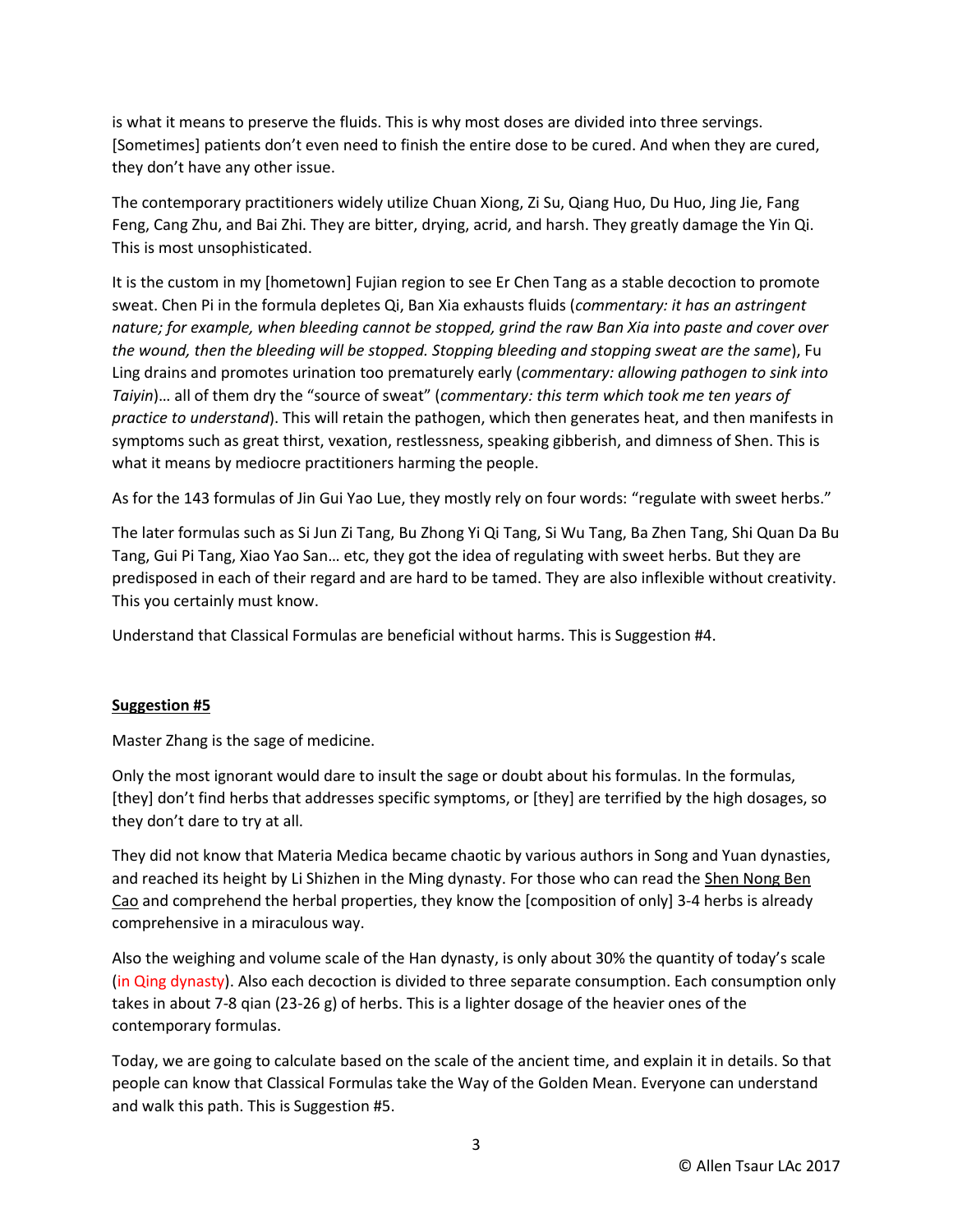# **Suggestion #6**

 $\overline{a}$ 

First impressions are the strongest, this is a common flaw of men.

For Gui Zhi Tang and Xiao Chai Hu Tang: No matter what one has, Cold Damage or miscellaneous disease, located in Yang channels or Yin channels… etc, if there is the Yin-Wei disharmony, then there will be a miraculous result with Gui Zhi. Whenever the evil Qi cannot migrate outward through the pivot, then there will be a miraculous result with Chai Hu.

Today, people are confused by the claim in Lei Zheng Huo Ren Shu ("Pattern Categories to Revive Men"), which suggests that one should not use Gui Zhi in spring and summer.

Then they are also confused by the claims of the past physicians, which state that if one mistakenly use Chai Hu when the illness is in the Taiyang Stage, then you will lead the pathogen into the Shaoyang stage. Also there is the claim by Li Shizhen<sup>3</sup> that deficient patient cannot use Chai Hu frequently. But at the same time, Zhang Jingyue<sup>4</sup> crafted the Wu Chai Hu Yin (for those with Central Qi deficiency and with external invasion) in his Scattering Battle Array. So whether or not one should use [Chai Hu], [these different claims] have wronged countless people.

They did not know that the two herbs are listed as the superior herbs in **Shen Nong Ben Cao.** Their longterm consumption can abate one's illness and extend his life. Today, people believe [the works of] others but do not trust Shen Nong Ben Cao. I honestly find this bizarre.

The practitioners of Fujian have observed me using Gui Zhi Tang. There is no danger of anything going wrong. In the past few years, [they have seen] the effectiveness [of Gui Zhi] in dosage of 3 qian (10 g) up to 8-9 qian (26-30 g). From this, they finally praised the contributions of the medical founder. As for Chai Hu, most do not prescribe more than 4 qian (13 g). In Zhejiang and Jiangsu regions, they would always process it with fresh-water turtle blood, and would never use more than 2 qian (6-7 g).

These are all due to the damage of the strong first impression.

They did not know that in the formulas of Chang Sha, Chai Hu was used to the dosage of 8 liang (24-120 g). This is done to utilize its pure and rich nature. There is no harm in consuming more of it, as its slow function needs to be reinforced with high dosage.

Ben Cao Chong Yuan ("Materia Medica to Respect the Source") noted, "Chai Hu produced by the Yin Zhou province is great." But today there is another variant of Chai Hu, I have no idea which plant it is from. [This variant] has done great harms to the people.

Furthermore, people do not use more than 1 qian (3 g) of Xi Xin and Wu Wei Zi, they don't use more than 2 pieces of Da Zao, no more than 2 slices of Sheng Jiang… all these bad habits violate the teaching of the classical texts.

<sup>&</sup>lt;sup>3</sup> Author to the monumental work, or national treasure, of Ben Cao Gang Mu ("The Grand Materia Medica"), the most comprehensive Materia Medica there is, but with questionable clinical value

<sup>4</sup> Author of the monumental Lei Jing ("Classics in Categories"), contributor of the "Eight Principle," "New/Old Eight Battle Arrays of Formulas," and "Ten Questions."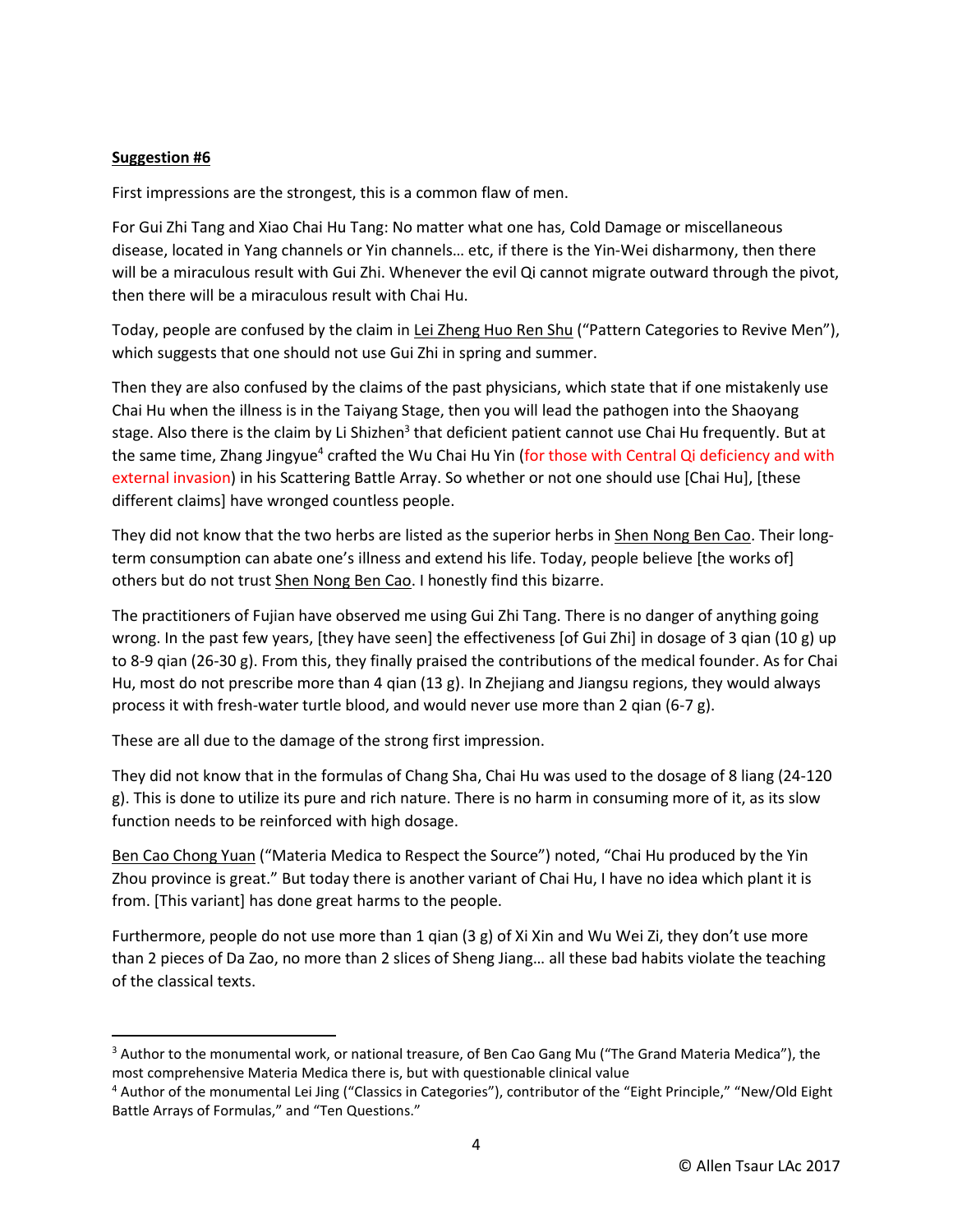I sincerely hope my colleagues to first depart from the common bad habits in the profession. So you can then ascend and transcend. This is Suggestion #6.

# **Suggestion #7**

Return a patience from [expected] mortality to life, this is the Way of Medicine.

When other practitioners are helpless and their patient is simply waiting for his demise, and you notice that the patient has been mistreated by the messy treatments… You first explain to the patient, return his gift, and tell him that you won't accept any reward if he is cured.

Then you follow the strategy of Master Zhang: revive Yang with Si Ni Tang and Bai Tong Tang; preserve Yin with Cheng Qi Tang and Bai Hu Tang; assisting the rotation of the pivot, transporting its transformative mechanism, harmonizing the organs, these are all depending on the Stomach Qi. When there is a danger of fatality, you do not rely on Ren Shen.

*Commentary: Classical formulas do not utilize Ren Shen for emergency purpose. Only Li Zhong Tang utilizes [Ren Shen] for malaria. Even when a person is sweating profusely, having counterflow, having a faint pulse that is about to cease, use the master formula Tong Mai Si Ni Jia Zhu Dan Tang instead, which does not employ Ren Shen. Do not ever listen to or read the works of Xue Lizhai or Zhang Jingyue.* 

When you carry on such grave responsibility, you can still at least save 2-3 out of 10 of them. I myself have been in practice for more than 30 years. Know the power of life and death of the Classical Formulas. This is the Suggestion #7.

# **Suggestion #8**

The more you study classical formulas, the more flavors you get from it. The more you use them, the more miraculous they become. During the day time, you practice in clinic and craft your formulas. At night, you examine and match them with classical formulas – [If you do so,] you will certainly come to extraordinary enlightenment.

Gain new insights by reviewing the past knowledge. This is the Suggestion #8.

# **Suggestion #9**

In the medical profession, Master Zhang is like the equivalent of Sage Confucius to the Confucians. For those who expound and propagate the sacred teachings, you should follow them with respect. For those who defy [the sacred teachings], you should condemn them. To allow this Great River to continue flowing eastward through all the barriers, this all depends on the efforts of our generation.

As for the Four Great Traditions [of the Jin-Yuan Period],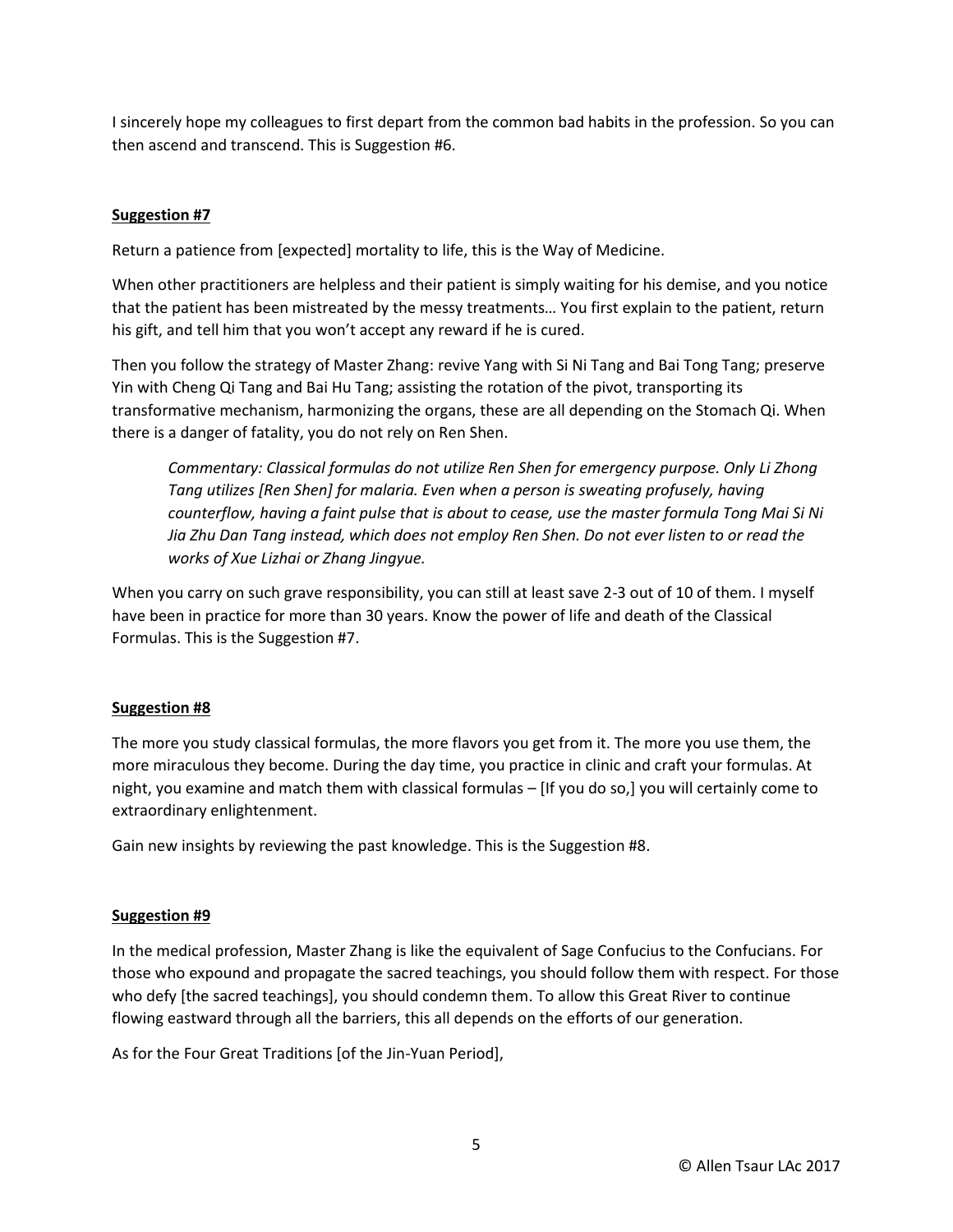Although the works of Liu Wansu<sup>5</sup> tend to employ bitter and cold [medicinal], there are still places where he demonstrated his unique understandings.

Although Zhu Danxi<sup>6</sup> never fully understood the source [of medical teachings], his works do not deviate far [from them].

[The works of] Zhang Zihe<sup>7</sup> are half with merits and half with flaws.

[The works of] Li Dongyuan<sup>8</sup> are the most inferior. He established the teaching of focusing on the spleen and stomach. His formulas focused on first tonifying the Center. While he propagated this slogan, he lost all meaningful substance. [His strategy tends to be] drying, harsh, and robbing away the Yin substance. It is without any moral standard. If you investigate the Medical Discourses, you will see that this guy was rich and that he was in love of fame<sup>9</sup>. He was crafty with his practice. [Thus,] his heretic words propagated widely; to this date, it has not ceased. [His strategy] is the direct opposition to Master Zhang's method of nourishing Jin-Ye with sweet medicinal. You must know this!

As for the scattered-ness of Li Shizhen and Wang Yutai<sup>10</sup>, the shallowness of Li Shicai<sup>11</sup>, the mediocrity of Xue Lizhai, the preposterous-ness of Zhao Yangkui<sup>12</sup>, the boastful influence of Zhang Jingyue, Chen Yuangong<sup>13</sup>, and Feng Chuzhan<sup>14</sup>... don't even let a single word from them lodges in your eyes, so you may one day enter the sublime profoundness [of medicine].

Then there are the works of Wang Dao-an<sup>15</sup> printed widely by the civilians. Although I see him as gullible, there are a few places where his understandings are shown adequate. But then he listed the unfounded speculations from the likes of Tao Jie-an<sup>16</sup> as commentaries to the formulas of Master Zhang. There is no consistency in the quality of his works.

If you are influenced by them as you begin your training, you will end up being a village fool forever.

Focus on only one discipline and do not mix it up with others. This is the Suggestion #9.

 $\overline{\phantom{a}}$ 

<sup>&</sup>lt;sup>5</sup> Founder of the Cold and Cooling School

<sup>6</sup> Founder of the Nourishing Yin School

<sup>&</sup>lt;sup>7</sup> Founder of the Attacking and Purging School

<sup>8</sup> Founder of the Spleen Earth School

<sup>9</sup> The accusation here is that Li Dongyuan once bought himself an official position through "donations" to the Jin imperial court. To Li's defense, at the time doing such was a common, *or patriotic*, practice as Jin court was in immense financial strains during its declining years – before the Mongols eventually conquered it.

 $10$  Author of the influential collection of case studies by Ye Tianshi, Ling Zheng Zhi Nan ("Clinical Guidelines") <sup>11</sup> Author of the influential work for herb preparation: Lei Gong Pao Zhi Yao Xing Jie ("Explaining the Herbal Properties of Lei Gong's Herbal Preparation")

 $12$  Founder of the Mingmen School, author of the influential Yi Guan ("Medical Linking")

 $13$  Author of the influential Ben Cao Xin Bian ("New Edition of Materia Medica")

<sup>&</sup>lt;sup>14</sup> Follower of the Mingmen School, author of Feng Shi Jin Nang Mi Lu ("Feng's Secret Medical Records")

<sup>&</sup>lt;sup>15</sup> Author of the greatly influential Yi Fang Ji Jie ("Compiled Commentaries of Medical Formulas"), Tang Tou Ge Jue ("Mnemonic Odes for the Decoctions"), and Ben Cao Bei Yao, ("Essential Supplement of Materia Medica")

<sup>&</sup>lt;sup>16</sup> Author of Shang Han Liu Shu ("Six Works of Shang Han [Lun)"), which have said to "propagated, but also ruined Shang Han Lun."